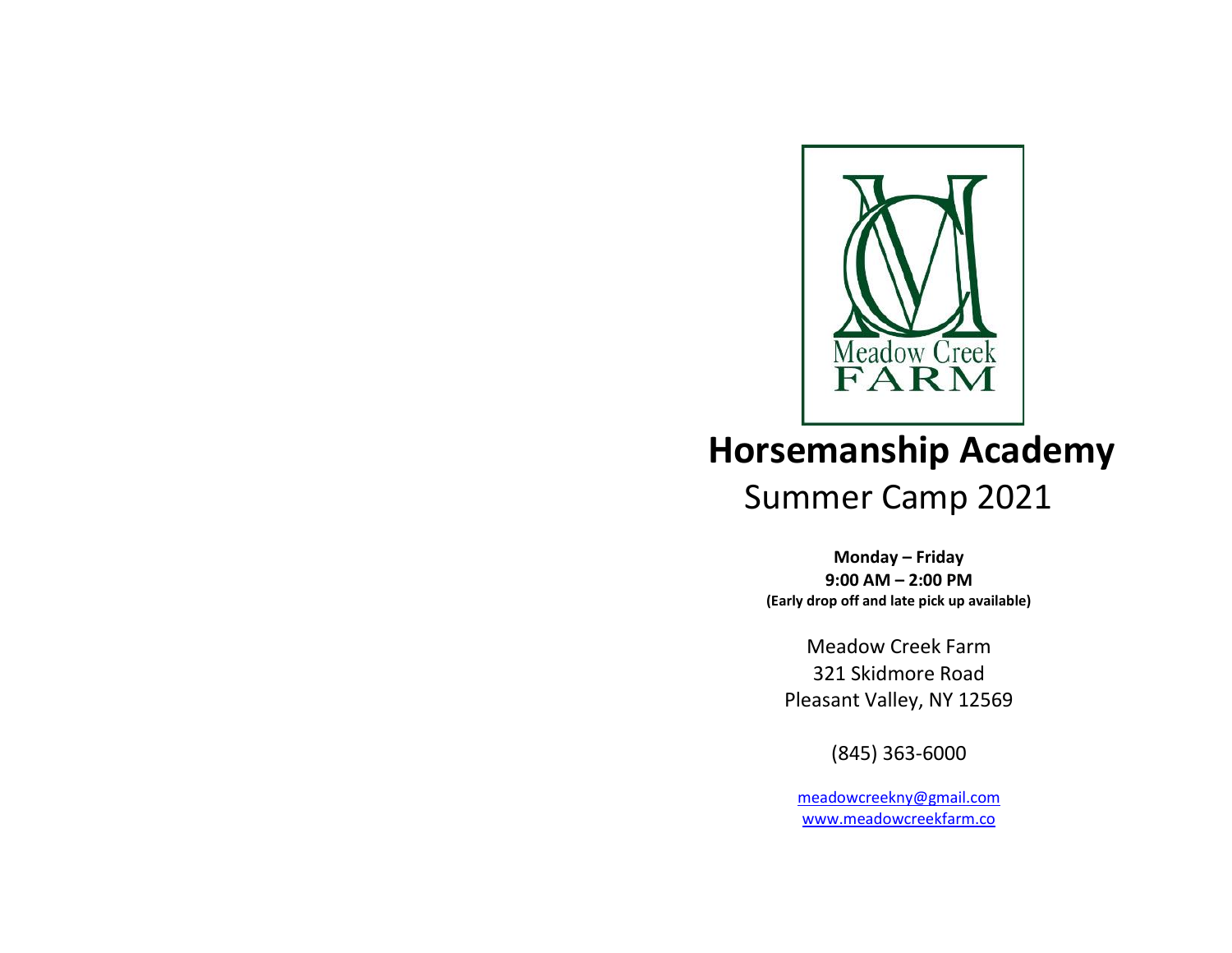### **Meadow Creek Farm Horsemanship Academy Overview**

Meadow Creek Farm caters to all levels of aspiring riders with its Hunt Seat Equitation horsemanship academy. From beginners to seasoned riders Meadow Creek Farm has something for everyone, most importantly FUN. Owner and instructor Helaina Ricciardi ensures a positive experience for each equestrian camper. Meadow Creek provides a variety of trained horses and ponies to suit any level. Horse owners may also choose to bring their own mount.

Students spend their days in an all-encompassing equitation experience. Before jumping into the saddle for individually tailored daily riding lessons, students learn and perform the basics of routine horse care and stall management. Afternoon hands-on horsemanship lectures and demonstrations range from basic grooming and tacking, to the identification and management of common horse ailments. As available there will be guest visits from horse care specialists such as farriers and vets. On Fun Fridays students celebrate their accomplishments with horse-related games and an end of session mini horse show to demonstrate what they've learned.

Meadow Creek provides a variety of trained horses and ponies to suit any level. Horse owners may also choose to bring their own mount. Academy is in session rain or shine. Indoor and outdoor activities will be planned.

Academy begins at 9:00 AM and ends at 2:00 PM. Early drop off and late pick up options are also available (**prior arrangements are required**).

#### **Early enrollment specials: (Ends April 1 st)**

• **Buy 2 weeks & get the 3rd week 1/2 off**

For more information on Meadow Creek Farm's horsemanship academy, a tour of our facilities, or information about any of our other programs (lessons, boarding and leasing) please contact us at 845-363-6000. [www.meadowcreekfarm.co](http://www.meadowcreekfarm.co/)

#### **Meadow Creek Farm Horsemanship Academy Rules and Regulations**

1. **All** students must wear protective headgear, properly fitted, ASTM/SEI approved helmet. It must be worn when: anyone regardless of age is mounted on a horse. Meadow Creek has helmets available to borrow if you do not have your own. Appropriate safe footwear is required (riding boots or hiking boots are preferred; sneakers are not permitted when riding.)

2. If a student would like to bring their own horse or pony to horsemanship academy with them, proof of negative coggins & proof of rabies vaccination must accompany the horse and be shown upon arrival. Overnight stabling is available upon request.

3. Students are required to bring their own lunches and plenty of beverages daily. Small coolers are recommended.

4. All instruction is at the discretion of the instructor. Each student will be allowed to learn at a level deemed safe for them.

5. There is a limit of 20 students per session. Please reserve your spot early. Discounts are available for multiple weeks or multiple children. Meadow Creek reserves the right to cancel sessions for any reason, including insufficient enrollment.

6. **All registration forms are to be completely filled out, signed and returned to Meadow Creek Farm with payment in full by May 1st, 2021**. Checks must be made payable to Meadow Creek Farm. A nonrefundable deposit of \$100 required at time of registration to hold your spot. There is a \$35.00 return check fee.

7. Meadow Creek Farm, affiliates, and associates shall not be liable whatsoever for any injury or damage to any person or property of any spectator, visitor, student or any other persons or animals by reason of any event occurring during the horsemanship academy; and it shall be a condition of entry that each exhibitor hold the same as well as its officers, agents and/or employees harmless for any accident or loss which may occur by fire or otherwise. All students will be required to fill out standard release forms prior to horsemanship academy.